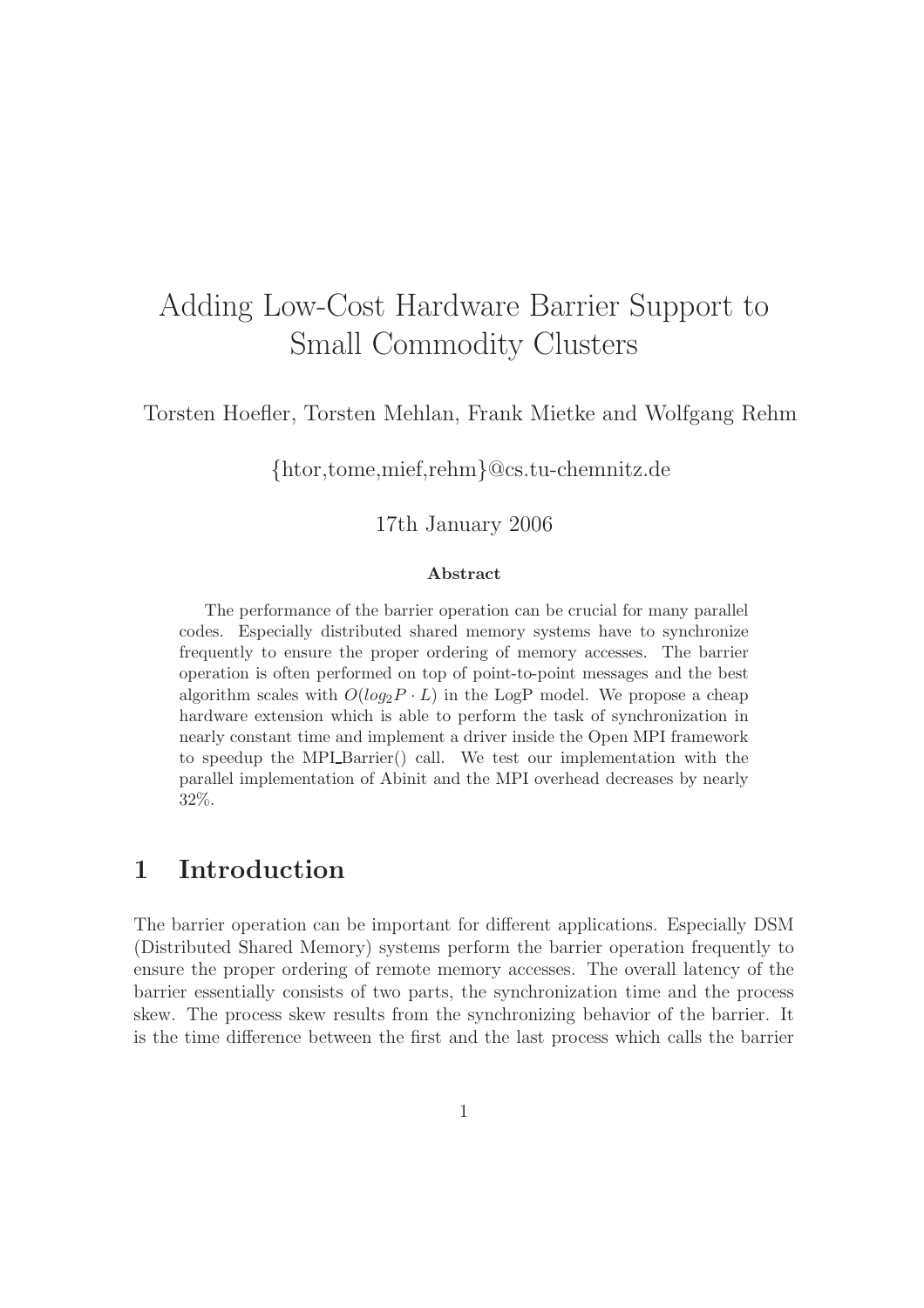function. This skew occurs due to the application itself (unfavorable load distribution) or the runtime environment (e.g. operating system deamons running on the nodes) and is not addressed in this paper. The second time, the synchronization time can be measured when all nodes reach their barrier at the same time. It is the time that is needed to communicate the "barrier reached" state to all other nodes. Traditional barrier implementations for distributed memory systems use explicit messages (point-to-point) operations to synchronize among each other. The fastest algorithm for this purpose is the Dissemination algorithm [7] and its optimality within the LogP [1] model has been proven in [9]. These theoretical considerations have been verified with practical measurements in [8] which leads us to the conclusion that the fastest barrier with regards to the synchronization time scales with  $O(log_2P \cdot L)$  in the LogP model and also on real world systems. This scaling can be very time demanding if the barrier operation is frequently used because typical network latencies L vary from  $4\mu s$  up to several  $100\mu s$ . We want to show that a very easy and cheap additional barrier "network" can lead to much higher barrier performance in this context.

The remaining paper is structured as follows. The following subsection summarizes the related work to optimize barrier performance. Section 2 gives a short overview of the current proof of concept implementation. Some performance evaluation data for microbenchmarks as well as an application benchmark is given in section 3, followed by a conclusive summary and an outlook to future research directions.

### 1.1 Related Work

Enhancing barrier performance has a long history. Several attempts to optimize the synchronization on top of point-to-point have been taken and are described in [9]. The Idea to optimize the barrier by leveraging a special barrier network is also not new in the area of supercomputing. Large systems, as the earth simulator [6] or the Blue Gene/L [4] incorporate also special hardware support for synchronization. A similar low-cost approach has been taken at the Purdue University and is described in [2]. However, our design is much simpler and applicable to each MPI application without even recompiling it.

Torsten Hoefler Page 2/9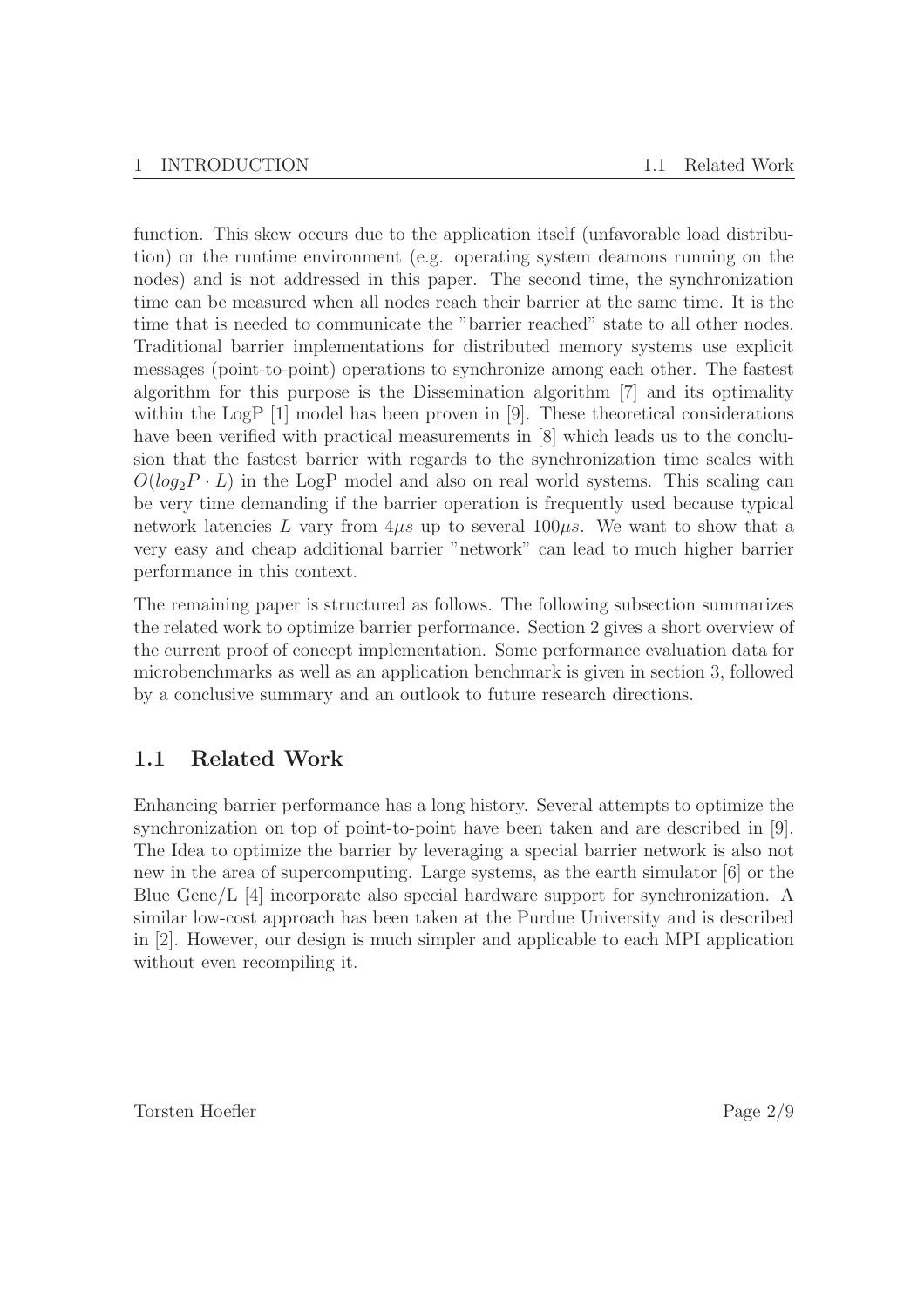## 2 Design

The design of our hardware barrier is as simple as possible. The current proof of concept hardware uses the parallel port to connect the PC to a central controlling logic. This logic has been implemented in a Altera UP1 FPGA (see figure 1). Each



Figure 1: The Altera FPGA

computer uses exactly three cables to connect to the FPGA: in, out and ground. A schematic parallel port pinout is shown in figure 2. We used pin 14 (CONTROL[1]) for our incoming path and pin 2  $(DATA[0])$  for our outgoing path. Using this scheme, we could offer up to 5 parallel barriers at any time (limited by the number of incoming lines). The central barrier logic just implements a finite state machine



Figure 2: Parallel Port Pin-out

with two states, shown in figure 3. This two state machine toggles the outgoing

Torsten Hoefler Page 3/9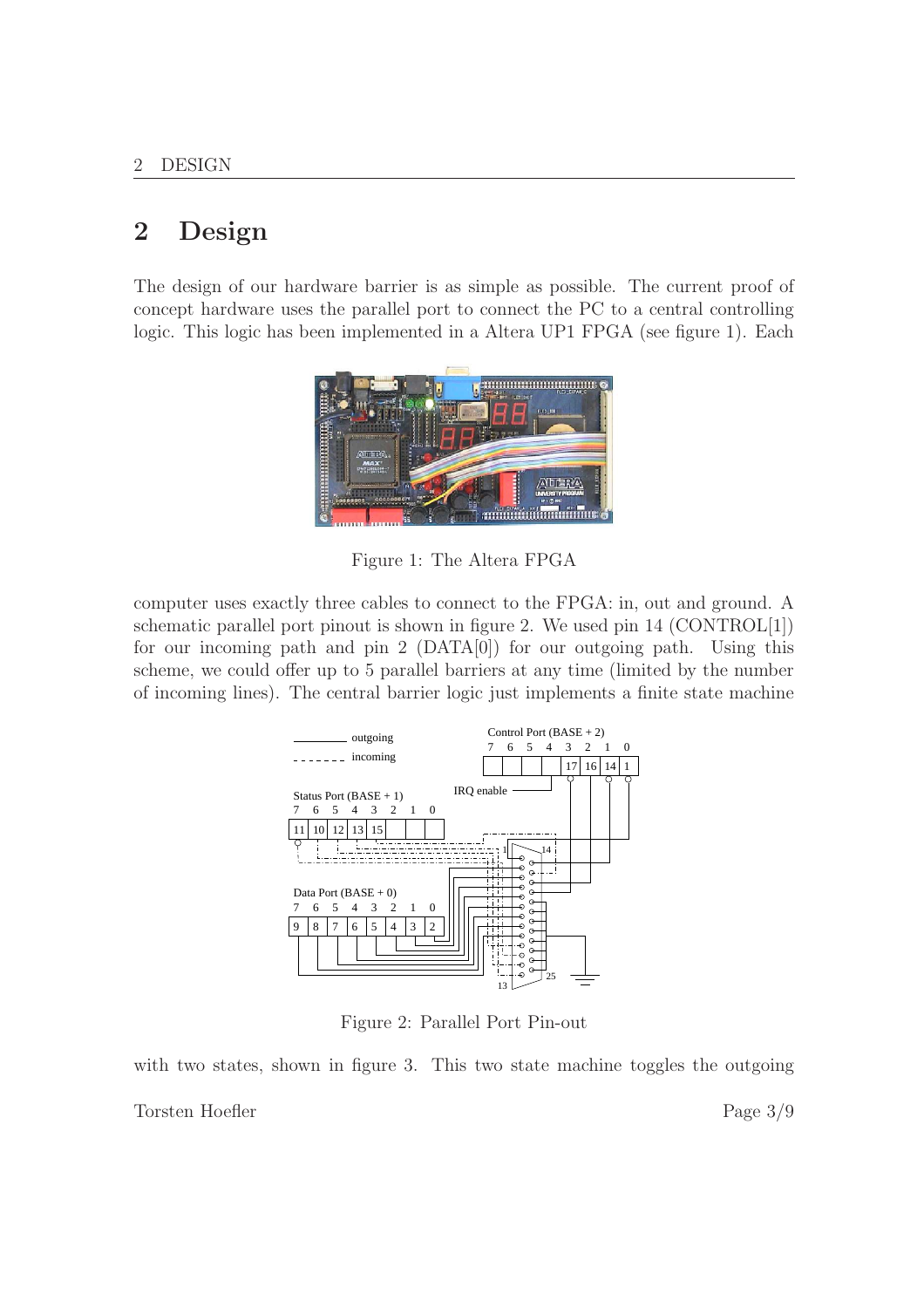

Figure 3: The implemented Finite State Machine

bit, when all incoming bits are set inversely to the current state. This enables us to use a very simple synchronization scheme which only needs one read and one write operation to the parallel port to synchronize (in the best case, if all nodes reach their barrier simultaneously). The scheme which has to be performed for each barrier call is described in the following:

- 1. read status (in)
- 2. toggle status
- 3. write new status (out)
- 4. read status (in) until toggled

The first read can be done during the initialization phase and the status can be stored between the barrier calls. So that the scheme is reduced to toggle - write read.

### 2.1 Implementation

The support for the hardware barrier has been implemented into the Open MPI [3] framework as described in [10]. We describe the methodology in the following shortly. The hardware barrier was implemented as a collective module in Open MPI. The init phase is used to read the initial status of the hardware and to store this status associated with the communicator. Currently, only MPI COMM WORLD

Torsten Hoefler Page 4/9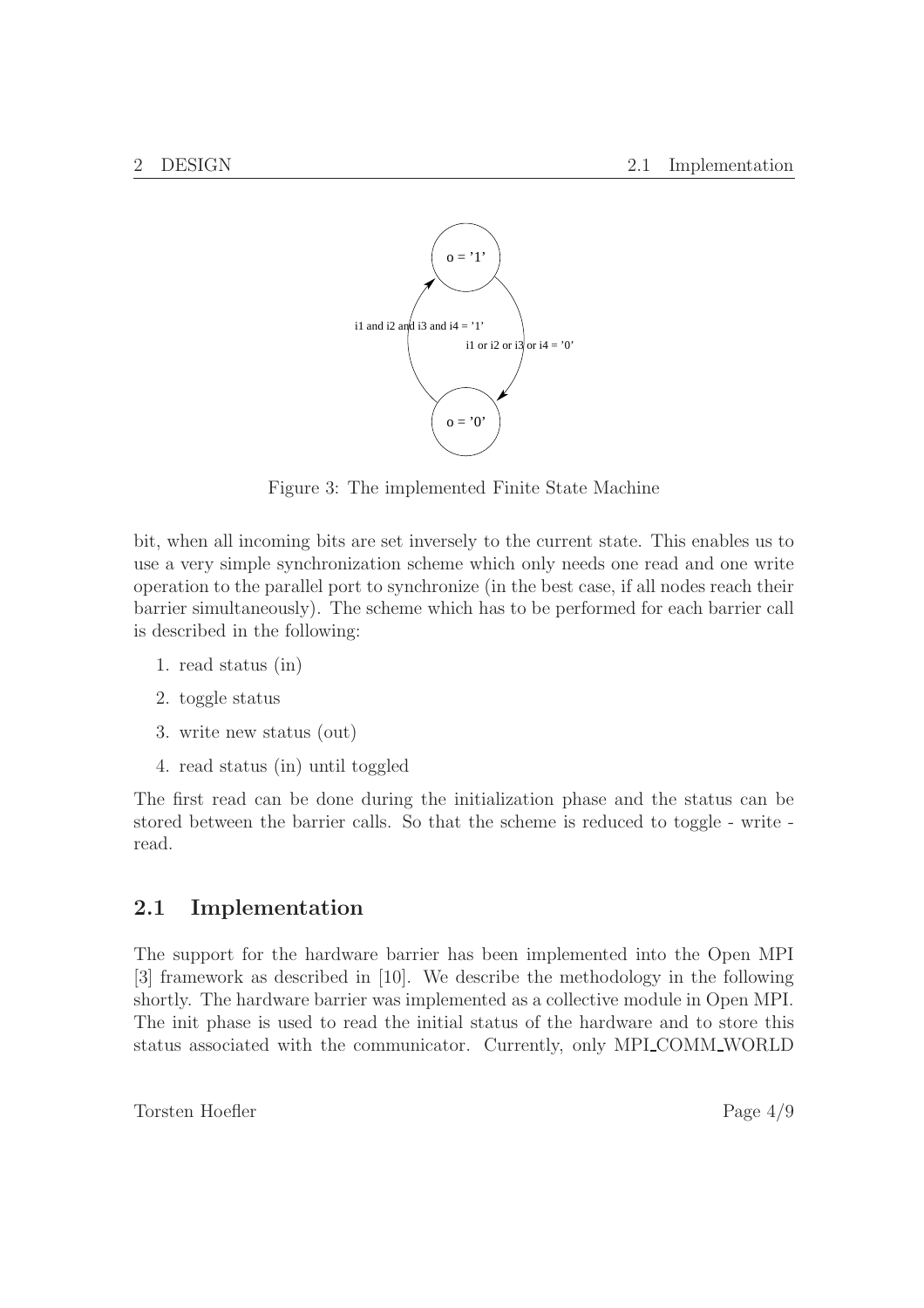```
\#include \ltstdio .h>
    \#include \leq unistd .h>
   \#includeinclude \langle \text{asm}/\text{io.h}\rangle5 \#define BASEPORT 0x378
    int main()
    {
      /\star Get access to the ports – only as root! \star/
10 if (ioperm(BASEPORT, 3, 1)) {perror("ioperm"); exit(1);}
      /\star Set the data signals (D0−7) of the port to all low (0) \star/
      outb(0, BASEPORT);
15 \frac{15}{15} /* Read from the status port (BASE+1) and print the result */
      printf ("status: \%\d\n", inb(BASEPORT + 1));
    }
```
Listing 1: Accessing the Parallel Port in C

is supported by our implementation because we have only two wires and the module simply refuses to run for all other communicators (the framework falls back to another barrier implementation in this case). The barrier call itself is performed with the toggle - write - read schema described above. Another limitation of our current proof of concept design is that the process has to run with root privileges to communicate with the hardware barrier with inb and outb (this could be avoided with a simple kernel patch).

A small code example which shows how the communication with the barrier hardware is implemented is shown in listing 1

## 3 Performance Evaluation

The performance of the hardware barrier can be modeled with the following parameters:

•  $o_w$  CPU overhead to write to the parallel port

Torsten Hoefler Page 5/9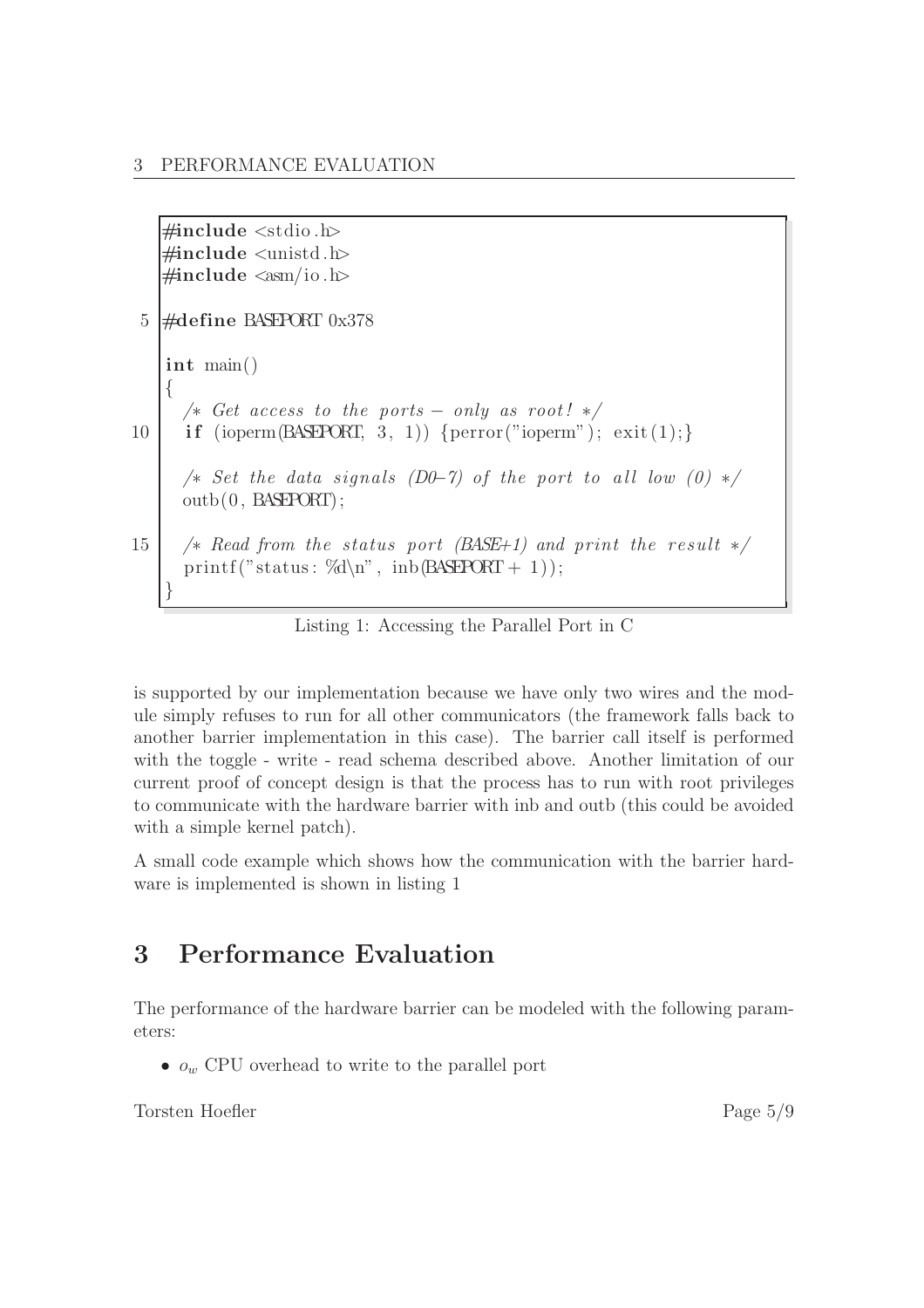- $o_r$  CPU overhead to read from the parallel port
- $o_p(P)$  processing overhead of a state change
- P number of participating processors

The minimal barrier latency of our toggle - write - read schema (without process skew) can be predicted with:

$$
t_b = o_w + o_p(P) + o_r
$$

One write is performed to indicate that the barrier is reached and one read (minimum) is performed to test if all nodes reached their barrier.

### 3.1 Parameter Benchmark

A benchmark of the single parameters returns the following values on our testcluster  $(1 \le P \le 4)$ :

$$
o_w = 1.2 \mu s
$$
  
\n
$$
o_r = 1.2 \mu s
$$
  
\n
$$
o_p(P) = P \cdot 10ns
$$

Thus, the running time can be predicted for our cluster with 4 nodes as:

$$
t_b = 2 \cdot 1.2 \mu s + 4 \cdot 0.01 \mu s
$$

$$
= 2.44 \mu s
$$

This mechanism is extremely scalable because the overall running time is nearly not changed even if the  $o_p$  parameter increases linearly.

### 3.2 MPI Microbenchmark

We benchmark the MPI\_Barrier() latency to evaluate the hardware in a realistic environment. We achieve a barrier latency of  $2.57\mu s$  for all four nodes with the Pallas Microbenchmark [11]. This shows that the Open MPI framework is highly efficient and adds only  $0.13\mu s$  to the MPI Barrier() latency.

Torsten Hoefler Page 6/9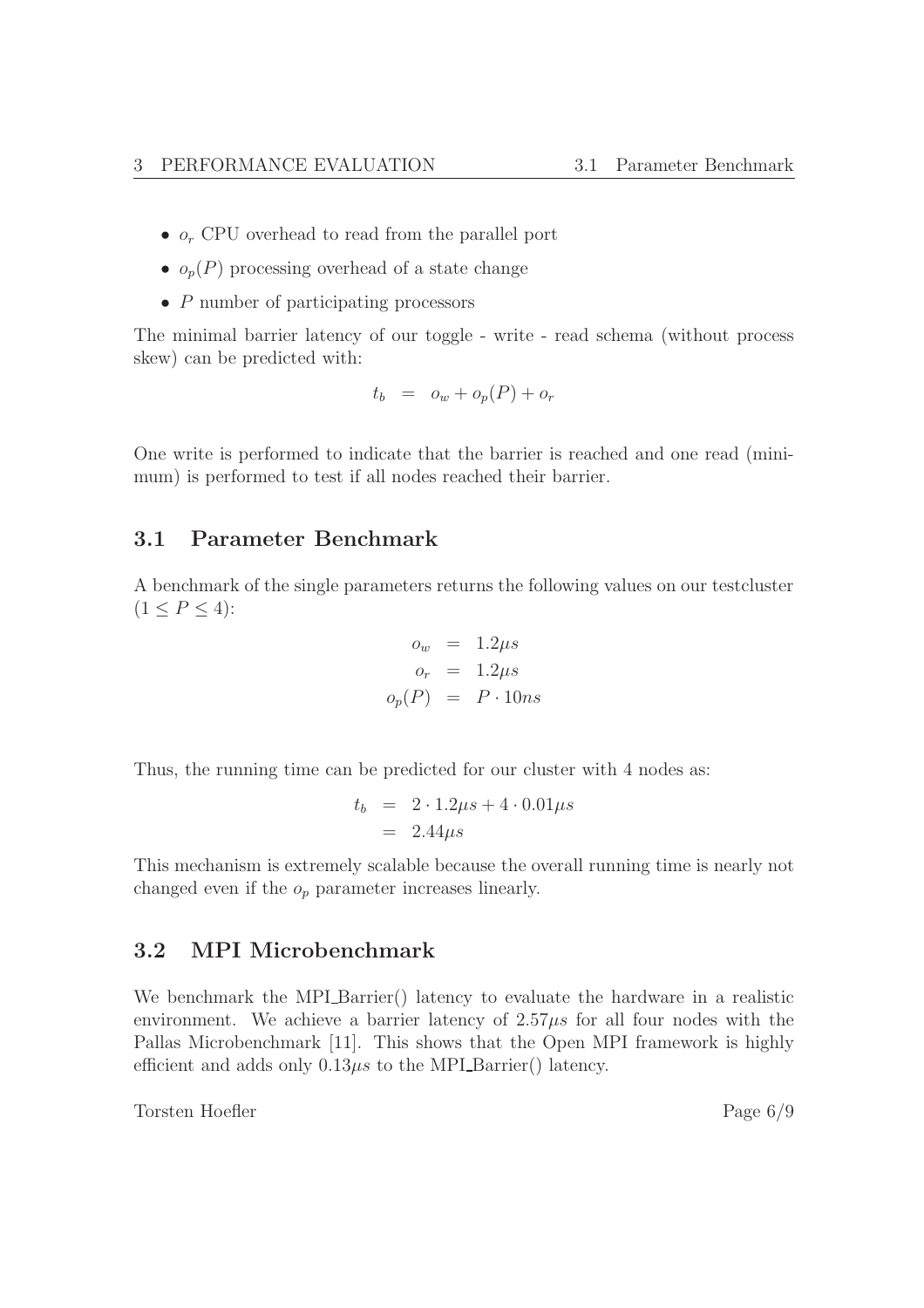### 3.3 MPI Application Benchmark

We use the application Abinit [5] to benchmark our hardware barrier under realworld conditions with a real-world application. Abinit calculates the ground-state energy of quantum mechanical systems by optimizing the electron-wavefunctions at different so called k-points with an iterative scheme. It calls MPI Barrier() between each iteration and for the collection of data at the end. The k-points can be calculated independently and communication is only needed at the end of each iteration and at the end of the calculation itself to gather the results. Thus, the k-point parallelization in Abinit is highly parallel and the MPI overhead of the application is only 8%. About  $65\%$  of this overhead is caused by MPI Barrier() calls. A single application run on our Dual-Xeon cluster needs 4:34 min with the standard Open MPI implementation utilizing the software barrier. The usage of the hardware barrier reduced the running time to 4:27 min. The measurement has been repeated 10 times and the variance has been less than 1 second. Due to the massively parallel nature of the application, the improvement is only 2.55%. But if we compare the MPI overheads, we can see that this decreases by 31.77% and the barrier latency is effectively halved.

## 4 Conclusions and Future Work

We demonstrate an easy and cheap implementation for adding hardware barrier support to commodity clusters. The hardware barrier, including all overheads, needs only  $2.5\mu s + 0.01 \cdot P\mu s$  to perform the MPI Barrier() operation with P nodes in our testing environment. Our Application benchmark shows that the MPI overhead can be reduced significantly in the case of frequent barrier usage. The prototypic nature of our hardware barrier leaves much space for enhancements. The necessity to run as root could be removed with a small kernel patch. Also the number of supported barriers could be increased easily to 5. With a more complex addressing scheme, which enhances the latency, even up to  $2^{11}$  if 11 of 12 outgoing lines would be used as address vector (the last one remains as status line). An implementation in the operating system would also be possible (e.g. as /dev/barrier) and would enable more applications to use it.

Torsten Hoefler Page 7/9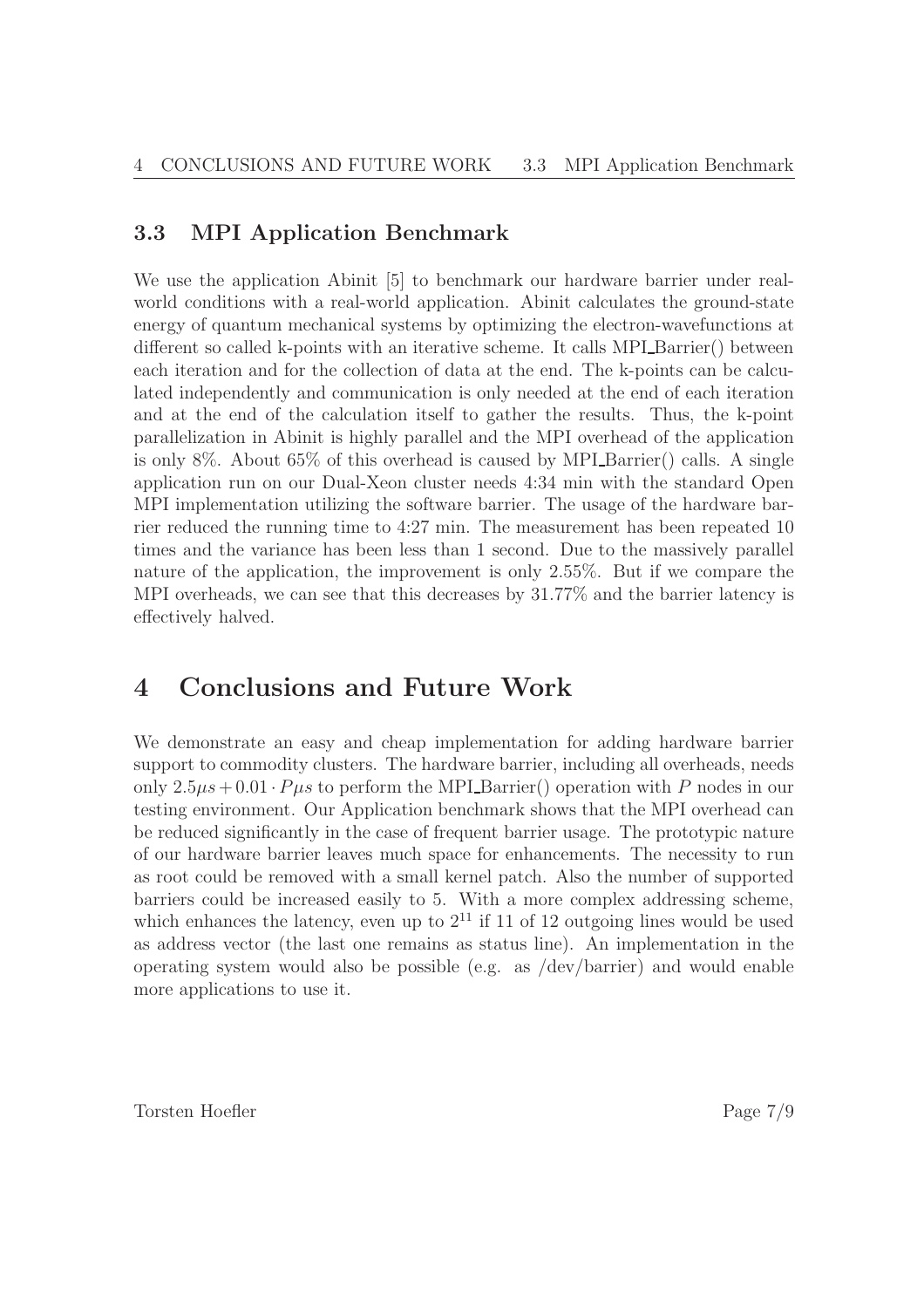## References

- [1] David Culler, Richard Karp, David Patterson, Abhijit Sahay, Klaus Erik Schauser, Eunice Santos, Ramesh Subramonian, and Thorsten von Eicken. LogP: towards a realistic model of parallel computation. In Principles Practice of Parallel Programming, pages 1–12, 1993.
- [2] H. G. Dietz, T. M. Chung, T. I. Mattox, and T. Muhammad. Purdue's Adapter for Parallel Execution and Rapid Synchronization: The TTL PAPERS Design. Technical Report, Purdue University School of Electrical Engineering, 1995.
- [3] Edgar Gabriel, Graham E. Fagg, George Bosilca, Thara Angskun, Jack J. Dongarra, Jeffrey M. Squyres, Vishal Sahay, Prabhanjan Kambadur, Brian Barrett, Andrew Lumsdaine, Ralph H. Castain, David J. Daniel, Richard L. Graham, and Timothy S. Woodall. Open MPI: Goals, Concept, and Design of a Next Generation MPI Implementation. In Proceedings, 11th European PVM/MPI Users' Group Meeting, Budapest, Hungary, September 2004.
- [4] A. Gara, M. A. Blumrich, D. Chen, G. L.-T. Chiu, M. E. Giampapa P. Coteus, R. A. Haring, P. Heidelberger, D. Hoenicke, G. V. Kopcsay, T. A. Liebsch, M. Ohmacht, B. D. Steinmacher-Burow, T. Takken, and P. Vranas. Overview of the blue gene/l system architecture. IBM Journal of Research and Development, 49(2):195–213, 2005.
- [5] X. Gonze, J.-M. Beuken, R. Caracas, F. Detraux, M. Fuchs, G.-M. Rignanese, L. Sindic, M. Verstraete, G. Zerah, F. Jollet, M. Torrent, A. Roy, M. Mikami, Ph. Ghosez, J.-Y. Raty, and D.C. Allan. First-principles computation of material properties : the ABINIT software project. Computational Materials Science 25, 478-492, 2002.
- [6] Shinichi Habata, Mitsuo Yokokawa, and Shigemune Kitawaki. The earth simulator system. NEC RESEARCH&DEVELOPMENT, Special Issue on High Performance Computing, 44(1):21–27, 2003.
- [7] Debra Hengsen, Raphael Finkel, and Udi Manber. Two Algorithms for Barrier Synchronization. Int. J. Parallel Program., 17(1):1–17, 1988.
- [8] Torsten Hoefler, Lavinio Cerquetti, Torsten Mehlan, Frank Mietke, and Wolfgang Rehm. A practical Approach to the Rating of Barrier Algorithms using the LogP Model and Open MPI. In Proceedings of the 2005 International Conference on Parallel Processing Workshops, pages 562–569, June 2005.

Torsten Hoefler Page 8/9